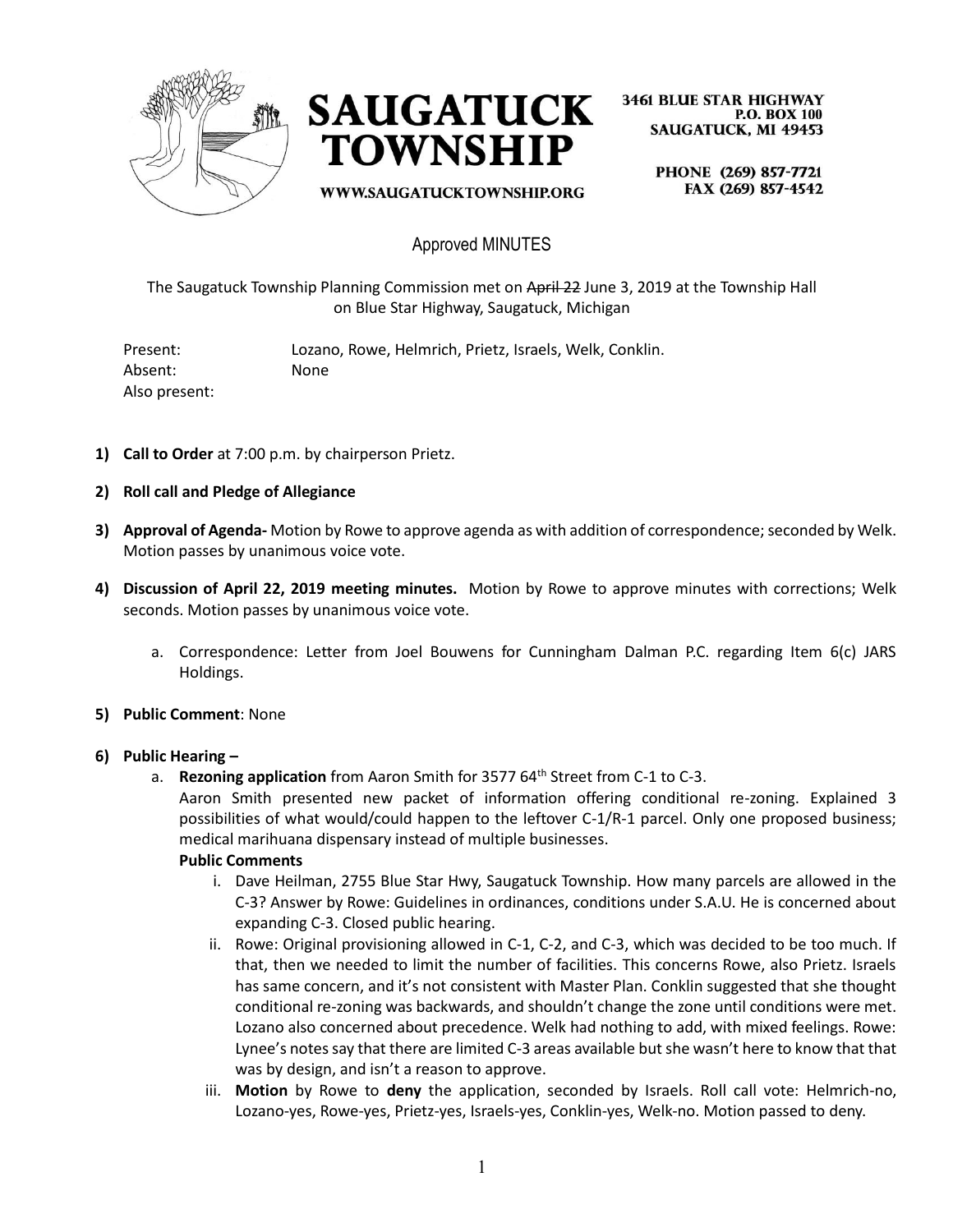# Draft MINUTES

- **b. Special Approval Use from Sherry Petro-Surdel to change use of 3493 Blue Star from Commercial to Residential.** 
	- i. Maggie Conklin, 3485  $65<sup>th</sup>$  Street, recused herself and spoke on behalf of the applicant. The property was originally a residential home, then changed to commercial, most recently as a church. Recently purchased as a retirement home. There was concern about the large sign, and Conklin asked, for the owner, if the sign could please stay. Kathy Sasinowski, 6562 Sanctuary Trail, was concerned about it becoming a short term rental property.
	- ii. **Motion** by Rowe, second Welk to **approve** request as strictly residential and single family, but the **sign must be completely removed**. Approved by unanimous voice vote.
- c. **Special Approval Use for JARS Holdings for Medical Marihuana Provisioning Center at 2790 Blue Star Hwy.** 
	- i. Hani Kassab, West Bloomfield and Jason Abro, West Bloomfield presented. Prietz asked if they would use the existing building. Answer yes, would "re-hab" the existing building.
	- ii. Public comments:
		- 1. Kathy Sasinowski, 6562 Sanctuary Trail, "What is a provisioning Center?". Answered, it is a medical marihuana retail store.
		- 2. Chris Maitner, 2779 Blue Star Hwy, across the street from the property in question. He is very concerned about traffic.
		- 3. George Stoutin, 2779 Blue Star Hwy, also across the street from the property in questions. Explain ownership of JARS? Is it legal for this type of company (Insurance company) to run a dispensary?
		- 4. David Heilman, 2755 Blue Star Hwy, stated he was "kind of for it", but also concerned about traffic volume. Is it possible that it might become recreational? Rowe answered "No".
		- 5. Jason Abro addressed above questions. "Live Life Credit Union" in Sterling Heights, MI currently legally works with provisioning centers. Traffic along that area of Blue Star Hwy is about 20,000 cars a day and they are expecting 50 or so customers a day. They would add paved parking with appropriate safety lighting.
		- 6. Prietz commented that they are lacking a lot of information. Discussion that the information was given to previous Z.A. Natalie Dean, and that it was not given to new Z.A. for this meeting.
		- 7. **Motion** by Rowe to table until complete application is obtained. Israels second. All votes for by unanimous voice vote.
- **d. Special Approval Use application from 236 Culver LLC for Medical Marihuana Grow Facility at 2846 Hercules Drive.** 
	- i. Don Schipper, 3438 Riverside Drive, and architect Bruce Stewart presented. Described topography, roads 1/3 wetlands, run off concern, floorplan, elevations, and architecture.
	- ii. Public Comments: David Heilman, 2755 Blue Star Hwy, concerned about air ventilation and odor control. Rowe informed "An odor system is part of the ordinance." Public hearing closed.
	- iii. Conklin: What will you use on fascia? Answer: Dark green metal with grey framing, canopied porch on entrance, wainscoting stone at front, very few window. They want the building to visually disappear into the surrounding area. Israels asked about lighting. One down light in parking area, one over each exit door. Prietz asked about odor control. Plan to use new filtration with carbon and Potassium mangonate (?) filter and/or ozone, via Clackamas, OR ordinances. They also plan to keep the CO2 in for the health of the plants, and this keeps the odor in. Helmrich asked about signage; none except for address numbers. Israels asked if it would be a flat roof; yes, but slanted. Schipper informed that the 8 conditions are all met except "odor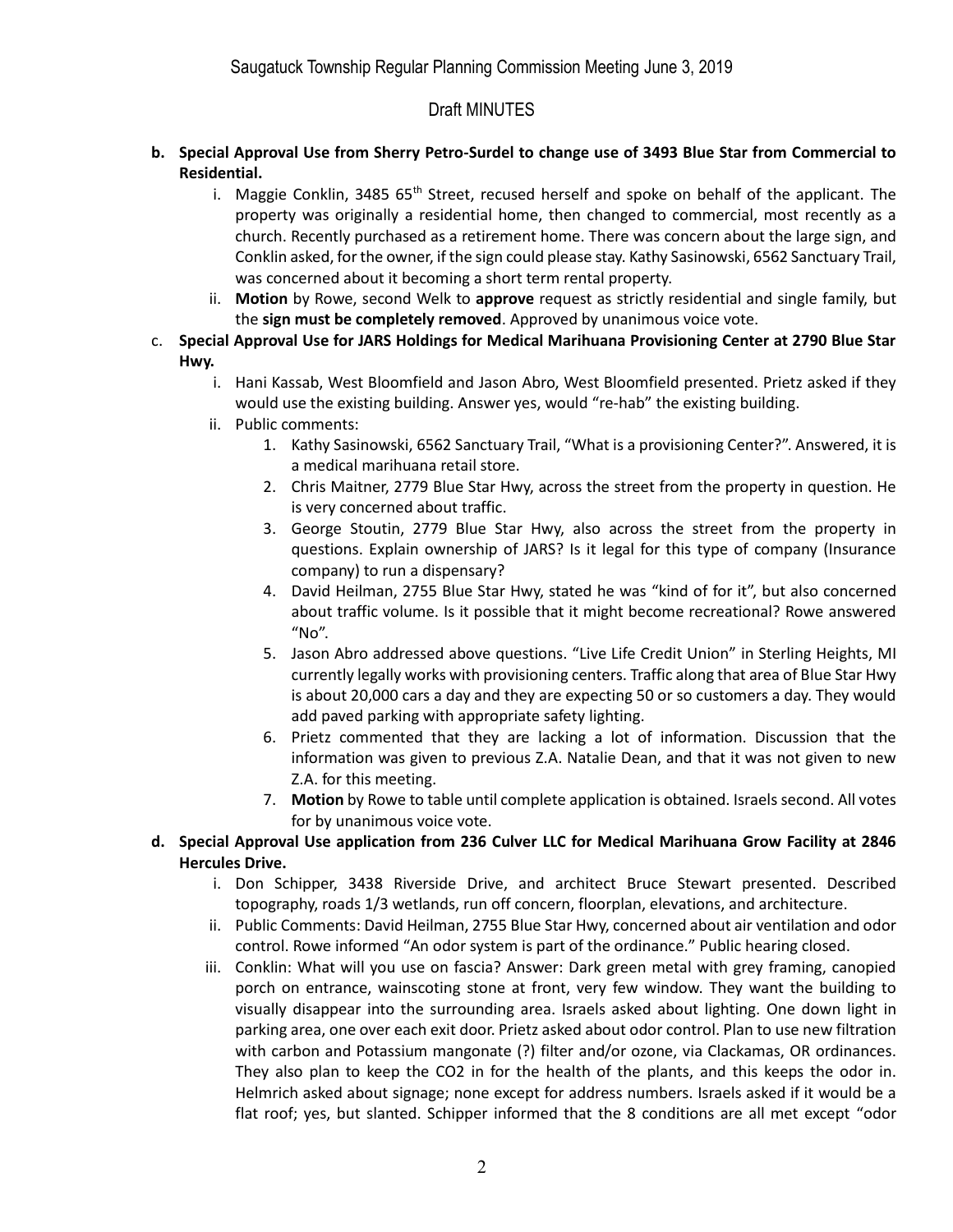# Draft MINUTES

control", which is still being researched and decided upon.

iv. **Rowe motioned** to approve with 8 conditions listed on the May 23, 2019 memo from Lynee Wells. Conklin seconded. Approved by unanimous voice vote.

### **e. Site Plan Review for Al Bloomaert for Just Barns.**

- i. David Barman, architect, presented. This is to approve the last two buildings of the development. They offered a \$5000 bond for the landscaping to be completed after completed. Asked if we could change sides, making the side towards the highway the "front yard" and Birchwood Lane the "side yard" because the surveyor who originally laid it out missed the setbacks. A corner of both of the last two buildings will be within the setbacks. Problem caused by wetlands. Necessary 60' "Vision easement" between buildings and freeway. They need to go to the ZBA to get a variance for the 10' setback so that units #30, #1, and #2 can be built.
- ii. Rowe: "Since we created the problem we should give them some special consideration."
- iii. **Motion** by Rowe to approve with 7 conditions in May 23, 2019 letter from Al Ellingson, and adding condition #8 contingent upon ZBA granting condition of setback. Welk seconded. Approved by unanimous voice vote.
- f. **Review clarification of Medical Marihuana ordinance separation distances**.
	- i. Rowe: A ZBA applicant asked for interpretation of this regarding grow facilities. They thought it wasn't clear. The intent was lot line to lot line, not building to building. ZBA voted 3 to 1 that it was lot line to lot line. Also, is this distance requirement only for grow facilities? Not for provisioning centers?
	- ii. Prietz suggested that the ordinance numbers are incorrect and need to be changed. From 40- 746a to 40-747.
	- iii. Rowe moved to recommend that this discussion go to public hearing at a future meeting before going to the Township board. Seconded by Helmrich. Approved by unanimous voice vote.

### **7) Public Comments - None**

#### **8) Board Discussion**

- a. Helmrich reported that during the May  $1<sup>st</sup>$  meeting they approved the water main extension. They extended Bill Rowe's ZBA seat. Rowe and Conklin's P.C. seats are up the end of June. May 29 special budget meeting. New Assessor Kyle Harris and new Planner Lynee Wells. They've hired Doug Walsh to find a new Manager and Z.A., which should be two people. Welk informed that there would be a meeting on the Lakeshore access road tomorrow at 3:00.
- 9) Adjourn 1<sup>st</sup> Prietz, 2<sup>nd</sup> Conklin. Approved by unanimous voice vote. 8:46 pm.

**Next meeting –** Monday, June 24, 2019.

\_\_\_\_\_\_\_\_\_\_\_\_\_\_\_\_\_\_\_\_\_\_\_\_\_\_\_\_\_ Maggie Conklin Recording Secretary

- 1. Motion by Rowe to approve agenda with addition of Correspondence; Welk seconded. Motion approved by unanimous voice vote.
- 2. Motion by Rowe to approve minutes with corrections; Welk seconded. Motion approved by unanimous voice